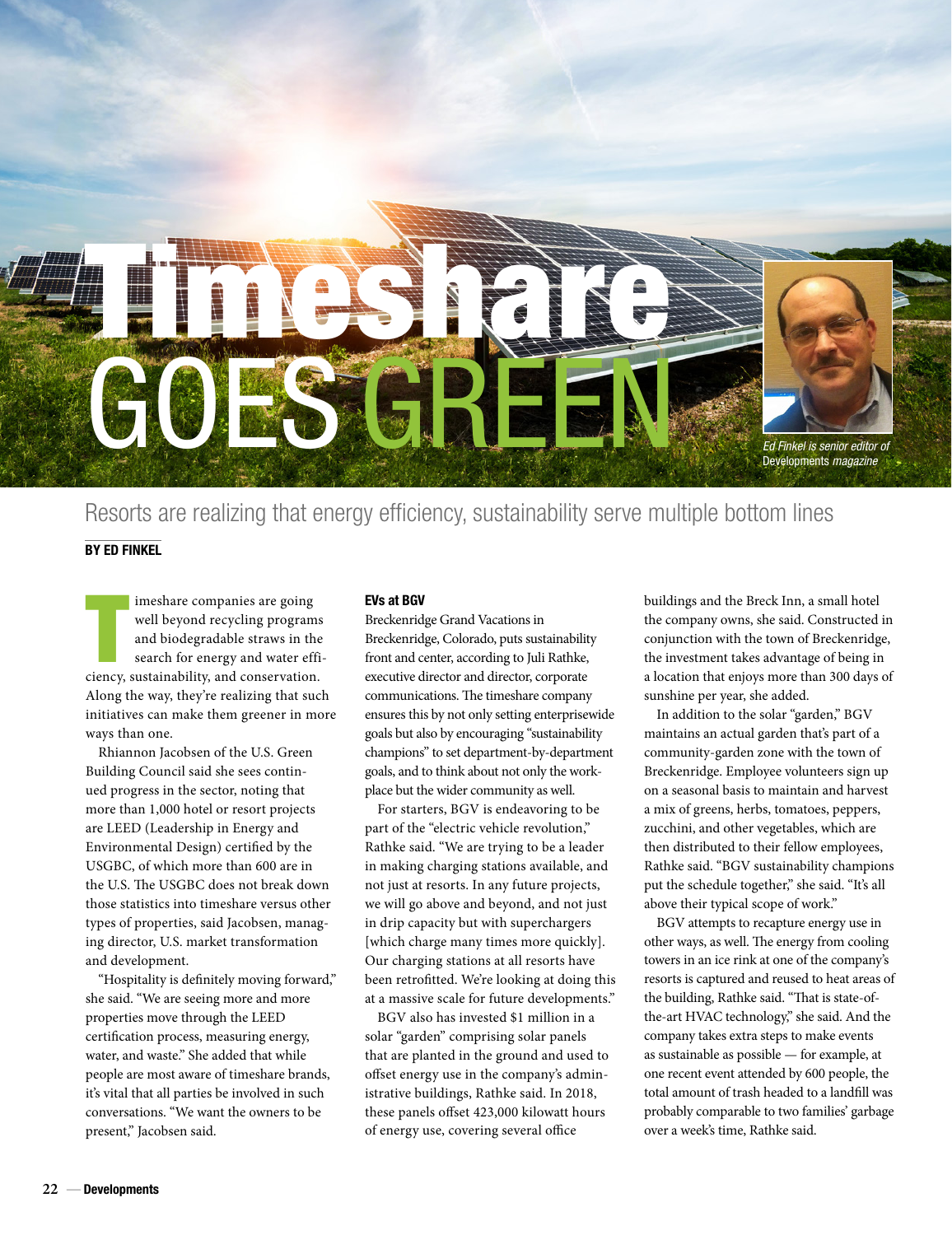## Conservation Over the Long Run at River Run

From the beginning of its nearly halfcentury in business, Bartlett, New Hampshire-based River Run Co. has always been sustainability- and conservation-focused, said Joe Berry, company president. He remembers the genesis of River Run in the mid-1970s when he built 18 houses along a ski trail and kept most of the trees surrounding the trails in place.

"I was surprised when I went across to the other mountain and couldn't see any of the 18 houses," Berry said. "It's about being subtle — doing new construction that's not very impactful, being aware of how to build things that have minimal destruction. Some of the owners from that first phase are still living there. They've never cut down any of the trees."

River Run has used "dozens of tricks" to make its properties as energy-efficient as possible over the decades, Berry said. "We've always put in wood-burning stoves," he said. "We've showed people how to keep their utilities [bills] low by turning their refrigerator to the least cold setting, and to turn their hot water down to 115 degrees. Most people have it at 140 degrees, and every time you use hot water, you're damping it with cold water. … One of the things I've discovered — the good news about being environmentally conscious — is that every single thing you do is, coincidentally and wonderfully, very economical."

River Run is future-focused as well, having installed solar panels on the roof of one of its office buildings that have significantly cut down on energy usage, Berry said. "We have oil-fired boilers for our domestic heat and hot water. We hardly even need those anymore," he said. "We have them hooked up for those times you do need them."

The company also is adding two electrical vehicle hookups in its parking lots at each resort this year, for six total, Berry said. "It is attracting a more environmentally sensitive buyer for their weeks," he said. "We will be adding those as the need demands."

In addition, River Run has longstanding, "very friendly" relationships with conservationist groups such as The Nature

# "Things like healthy air quality, or reduced use of energy and water, these are things people are committing to on a personal level, and they expect from properties."

— Rhiannon Jacobsen, managing director, U.S. market transformation and development, U.S. Green Building Council

Conservancy and the Audubon Society, which have used River Run's facilities in various ways, and the local Upper Saco Valley Land Trust, of which the company was a founding member, Berry said. And he's been part of environmentally focused committees both regionally and nationally through ARDA, in addition to serving on ARDA's national board, he said.

Timeshare is inherently conservationist by its very nature, Berry noted, because its buildings are almost always occupied whereas other types of properties along a ski trail might only be occupied 20 nights a year. "They're big houses, they're pretty and so forth, but they have a lot of impact on the environment and very little use," he said. "When we build our houses to put into a vacation-ownership regime, they get used at least 45 weeks. That is conservation. That is very green, in terms of buildings having high occupancy versus very little occupancy."

# Lemonjuice Opens Revitalization Opportunities

Although its core business for the past 37 years has revolved around managing timeshare properties, Lemonjuice Capital Solutions possesses the additional competency of restructuring legacy properties that don't function as well for timeshare anymore and returning them to a more traditional real estate model, said Scott MacGregor, executive vice president and chief operating officer. That, in return, leads to energy efficiencies.

"We're dealing with old buildings that, by their nature, tend to be very inefficient," he said, adding that aged resorts tend to lack capital reserve funds, which can make reengineering a facility more difficult despite the desire to be more efficient.

Lemonjuice itself handles a certain amount of this, replacing features like windows and HVAC systems to prepare properties to be sold, although that is done "as we go, and not at scale," MacGregor said. But what Lemonjuice doesn't bring up to date, the new buyers of the properties end up doing, sometimes based on regulatory requirements.

"Out of necessity, they are substantially reinvesting in those projects to bring them up to better operating standards for their new business model," he said. "Our business model is providing an opportunity for a new level of reinvestment in these properties when they're trying to make budget from year to year, dealing with whatever they can from owner reassessments."

Lemonjuice is also mindful of sustainable features at the properties the company manages, MacGregor said. "Like everybody else, we're trying to use the green chemicals in our housekeeping, [and other] green and recyclable materials," he said. "These bigger systemic fixes of changing out the energy systems or the HVAC systems within the properties takes a multiyear plan and commitment to make that happen."

A companywide initiative called "All LED by 2023" will have an all-encompassing impact, MacGregor believes. "I'm talking about parking-lot lights, safety lights in the hallways, when we're replacing light bulbs in units or common elements as they go [out], we're upgrading to LED," he said. "We're challenging resort managers to find components in their property that they might not think about and put them into budgeting for the next couple of years — that we're going to be proactively replacing things, not